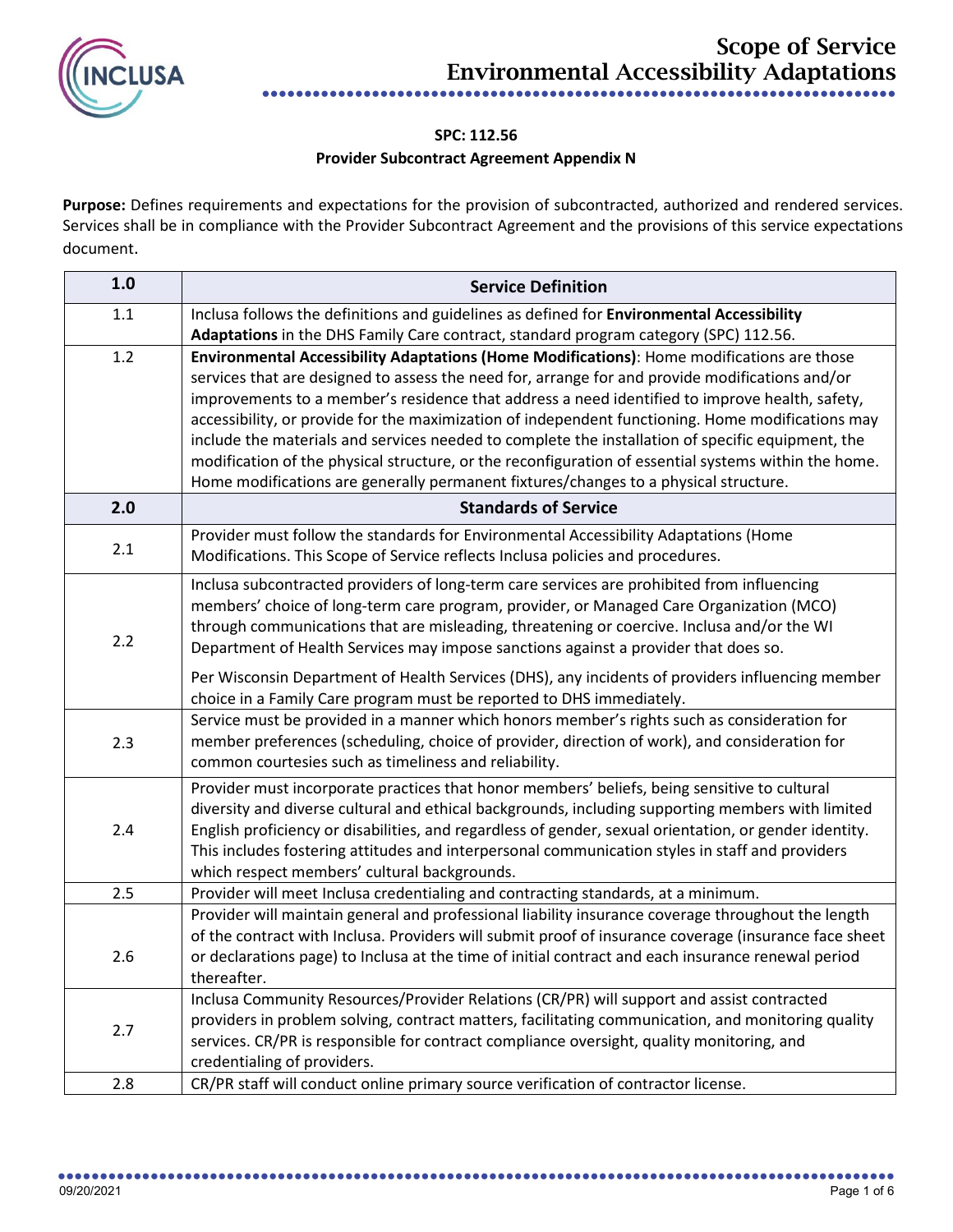| 3.0 | <b>Service Description</b>                                                                                                                          |
|-----|-----------------------------------------------------------------------------------------------------------------------------------------------------|
|     | SPC 112.56 - Environmental Accessibility Adaptations (Home Modifications)                                                                           |
| 3.1 | Environmental Accessibility Adaptation providers will work within documented specifications to                                                      |
|     | make modifications to a member's home or residential facility to enhance the member's                                                               |
|     | accessibility related to health and safety.                                                                                                         |
|     | Modifications may include changes to the physical structure, or reconfiguring the essential systems                                                 |
|     | within the home. This service excludes general home repairs or improvements that are not of direct                                                  |
|     | medical or remedial benefit to the member.                                                                                                          |
| 4.0 | <b>Units of Service and Reimbursement Guidelines</b>                                                                                                |
|     | SPC 11256 - Procedure Code S5165                                                                                                                    |
|     | Service is billed with the indicated SPC and Procedure code at the unit rate as defined in the                                                      |
|     | Appendix A of the Provider Subcontract Agreement, along with the Bid Approval Form.                                                                 |
|     | Inclusa will pay the Environmental Accessibility Adaptation provider agency based on the                                                            |
|     | amount listed on the Bid Approval Form. Additional amounts beyond the agreed upon rate                                                              |
| 4.1 | shall be established by mutual agreement between Inclusa and the provider agency per bid                                                            |
|     | project and shall be reflected on the Project Change Order Form.<br>Inclusa may pay 50% of the approved bid at commencement of the project, and the |
|     | remaining 50% will be paid at the time of completion. Determination of partial payment will                                                         |
|     | be based on scope and length of the project.                                                                                                        |
|     | Upon receipt of full payment, the provider agency will execute a Full Unconditional Waiver                                                          |
|     | for all work performed and materials furnished by the provider agency, and Inclusa may                                                              |
|     | require similar waivers or releases from all subcontractors and material suppliers                                                                  |
|     | Service Covered Under the Bid Approval Form include:                                                                                                |
|     | All of the materials for completion of all projects, unless otherwise mutually agreed upon<br>٠                                                     |
| 4.2 | All of the work (within the property lines) shown on, and in accordance with, the Drawings<br>٠                                                     |
|     | and/or Bid Specifications agreed for each project                                                                                                   |
|     | For any changes to the Bid Specifications or any terms of the Contract Documents, a Change<br>٠                                                     |
|     | Order Form will be submitted to outline the change in design concept or cost                                                                        |
|     | <b>Non-Covered Service</b>                                                                                                                          |
|     | Services or activities not authorized by the Inclusa team, including extending the time frame                                                       |
|     | or frequency of authorized services without an approved Change Order form.<br>Services outside of the Bid Specifications                            |
| 4.3 | Services not included in the Family Care benefit package.                                                                                           |
|     | Repairs that are considered to be part of general maintenance and outside the scope of the                                                          |
|     | project.                                                                                                                                            |
|     | <b>Remote Waiver Services and Interactive Telehealth</b>                                                                                            |
| 4.4 | Provider must include modifier 95 when submitting claims for services that are delivered remotely                                                   |
|     | or through telehealth.                                                                                                                              |
| 5.0 | <b>Staff Qualifications and Training</b>                                                                                                            |
|     | Provider will ensure all staff providing services for Inclusa members will have the appropriate                                                     |
| 5.1 | training and knowledge to perform tasks assigned and possess demonstrated knowledge in all                                                          |
|     | safety measures related to the work.                                                                                                                |
| 5.2 | Provider and staff will demonstrate competence in communicating effectively with Inclusa                                                            |
|     | members and their representatives in order to support the person's rights and outcomes.                                                             |
| 5.3 | Provider will ensure all employees are at least 18 years of age.                                                                                    |
| 5.4 | CR/PR-designated staff may conduct caregiver background check audits for providers with                                                             |
|     | employees on a rotating schedule when required.<br>Caregiver Background Checks - Providers will comply with all applicable standards and/or         |
| 5.5 | regulations related to caregiver background checks and comply with Appendix H from the Inclusa                                                      |
|     | Subcontract Agreement.                                                                                                                              |
|     |                                                                                                                                                     |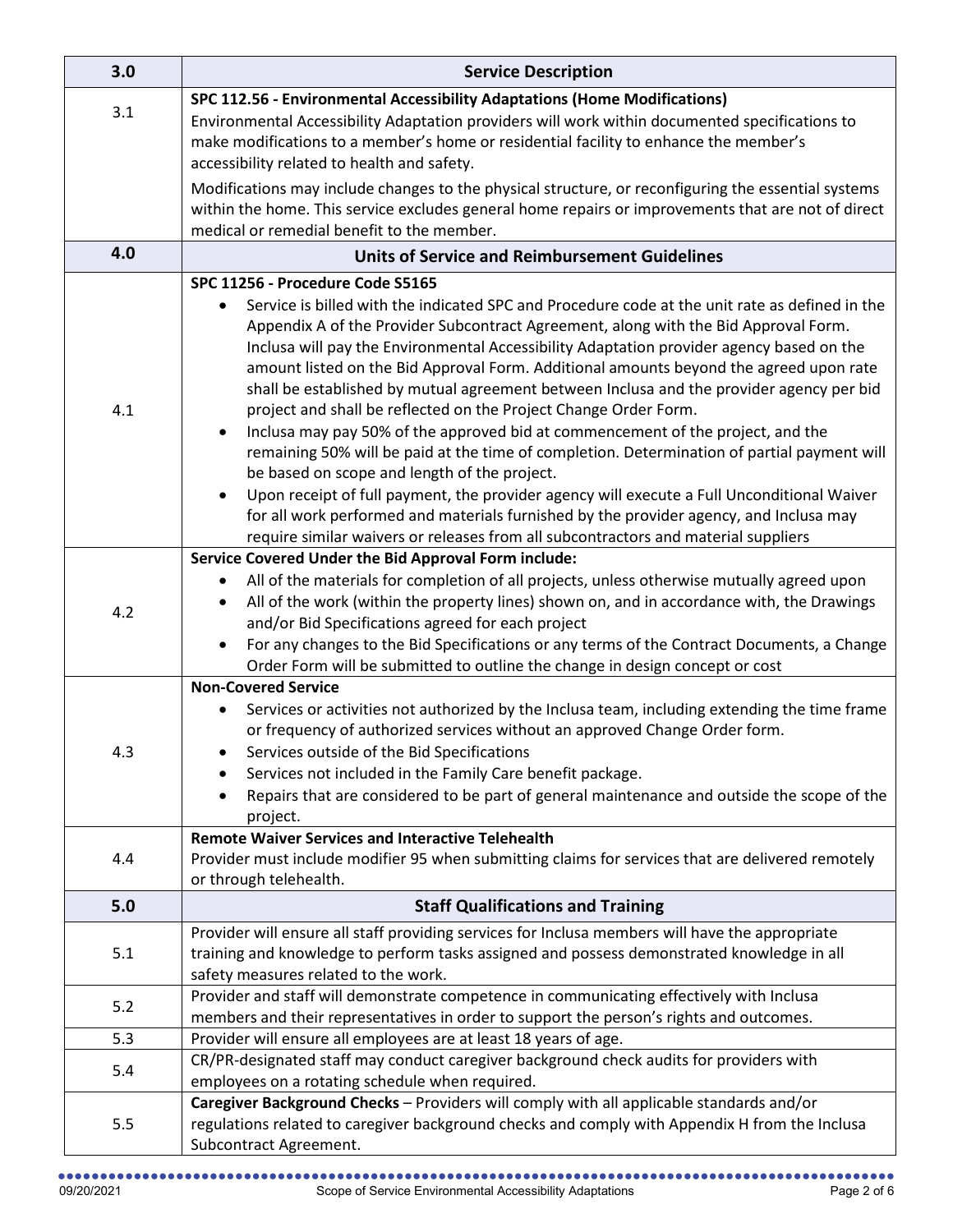| 6.0 | <b>Supervision and Staff Adequacy</b>                                                                                                                                                                                                                                                                                                                                                                                                                                                                                                                                                                                                                                                                                                                                                                                                                                                                                                                                                                                                                                                                                                                                                                                                                                                                                                                                                                                                                                                                                                                                                                                                                                                                                                                                                                                                                                                                                                                                                        |
|-----|----------------------------------------------------------------------------------------------------------------------------------------------------------------------------------------------------------------------------------------------------------------------------------------------------------------------------------------------------------------------------------------------------------------------------------------------------------------------------------------------------------------------------------------------------------------------------------------------------------------------------------------------------------------------------------------------------------------------------------------------------------------------------------------------------------------------------------------------------------------------------------------------------------------------------------------------------------------------------------------------------------------------------------------------------------------------------------------------------------------------------------------------------------------------------------------------------------------------------------------------------------------------------------------------------------------------------------------------------------------------------------------------------------------------------------------------------------------------------------------------------------------------------------------------------------------------------------------------------------------------------------------------------------------------------------------------------------------------------------------------------------------------------------------------------------------------------------------------------------------------------------------------------------------------------------------------------------------------------------------------|
| 6.1 | The provider agency shall maintain adequate staffing to meet the needs of members referred by<br>Inclusa and accepted by the agency for service.                                                                                                                                                                                                                                                                                                                                                                                                                                                                                                                                                                                                                                                                                                                                                                                                                                                                                                                                                                                                                                                                                                                                                                                                                                                                                                                                                                                                                                                                                                                                                                                                                                                                                                                                                                                                                                             |
| 7.0 | <b>Service Referral and Authorization</b>                                                                                                                                                                                                                                                                                                                                                                                                                                                                                                                                                                                                                                                                                                                                                                                                                                                                                                                                                                                                                                                                                                                                                                                                                                                                                                                                                                                                                                                                                                                                                                                                                                                                                                                                                                                                                                                                                                                                                    |
| 7.1 | The Inclusa team is responsible for assessing and determining services to be authorized and paid for<br>by Inclusa prior to a service or product being completed or provided. An Environmental Accessibility<br>Adaptation Consultant will meet with the member and Inclusa staff to evaluate and determine final<br>specifications for the project. A request for bids will be communicated to contracted providers. All<br>interested providers will submit bid on Inclusa approved Bid Approval Form. The Bid Approval form<br>will include a full listing of material and labor needed to complete the project based on the<br>specifications provided by Inclusa                                                                                                                                                                                                                                                                                                                                                                                                                                                                                                                                                                                                                                                                                                                                                                                                                                                                                                                                                                                                                                                                                                                                                                                                                                                                                                                        |
| 7.2 | If the referral is accepted, the provider will notify the Member Support IDT of anticipated start date<br>or any delays in meeting the requested start date. The work to be performed shall be commenced<br>within thirty (30) calendar days of receiving prior approval per project per Bid Approval Form. Some<br>projects may require a more urgent timeframe to commence and be completed, which will be<br>communicated between Inclusa and the Provider agency.                                                                                                                                                                                                                                                                                                                                                                                                                                                                                                                                                                                                                                                                                                                                                                                                                                                                                                                                                                                                                                                                                                                                                                                                                                                                                                                                                                                                                                                                                                                        |
| 7.3 | The provider agency will retain copies of the specifications, Inclusa Bid Approval form and other<br>related documents as proof of authorization.                                                                                                                                                                                                                                                                                                                                                                                                                                                                                                                                                                                                                                                                                                                                                                                                                                                                                                                                                                                                                                                                                                                                                                                                                                                                                                                                                                                                                                                                                                                                                                                                                                                                                                                                                                                                                                            |
| 7.4 | Questions regarding billing or claims for current Environmental Accessibility Adaptation<br>authorizations and requests for Provider Portal assistance should be directed to the Inclusa DME-<br>DMS-OTC Support Team at ACS-DME-DMS-OTC@inclusa.org or 888-544-9353, ext. 5.                                                                                                                                                                                                                                                                                                                                                                                                                                                                                                                                                                                                                                                                                                                                                                                                                                                                                                                                                                                                                                                                                                                                                                                                                                                                                                                                                                                                                                                                                                                                                                                                                                                                                                                |
| 7.5 | <b>Remote Waiver Services and Interactive Telehealth</b><br>Provider may not require members to receive a service via interactive telehealth or remotely if in-<br>person service is an option.<br>1. Remote Waiver Services<br>Remote waiver services are waiver services delivered using audiovisual communication<br>technology that permits 2-way, real-time, interactive communications between a provider<br>and a member. Remote waiver services do not include communications delivered solely by<br>audio-only telephone, facsimile machine, or electronic mail. The IDT cannot require the use<br>of remote services to authorize the service.<br>The IDT must first determine the service is necessary to support an outcome by using the<br>RAD or other Department approved alternative and then determine whether it can be<br>authorized remotely.<br>To authorize a waiver service for remote delivery, the IDT must:<br>Determine that the service can be delivered remotely with functional equivalence to<br>а.<br>face to face as the in-person service. Functional equivalence exists when a there is no<br>reduction in quality, safety, or effectiveness of the in-person service because it is<br>delivered by using audiovisual telecommunication technology.<br>b. Obtain informed consent from the member to receive the service remotely.<br>Determine that the member has the proper equipment and connectivity to participate<br>c.<br>in the service remotely. The MCO is not required to provide the proper equipment and<br>connectivity to enable the member to access the service remotely.<br>State Plan Services via Interactive Telehealth<br>2.<br>Interactive telehealth is telehealth delivered using multimedia communication technology<br>that permits 2-way, real-time, interactive communications between a certified provider of<br>Medical Assistance at a distant site and the Medical Assistance recipient or the recipient's<br>provider. |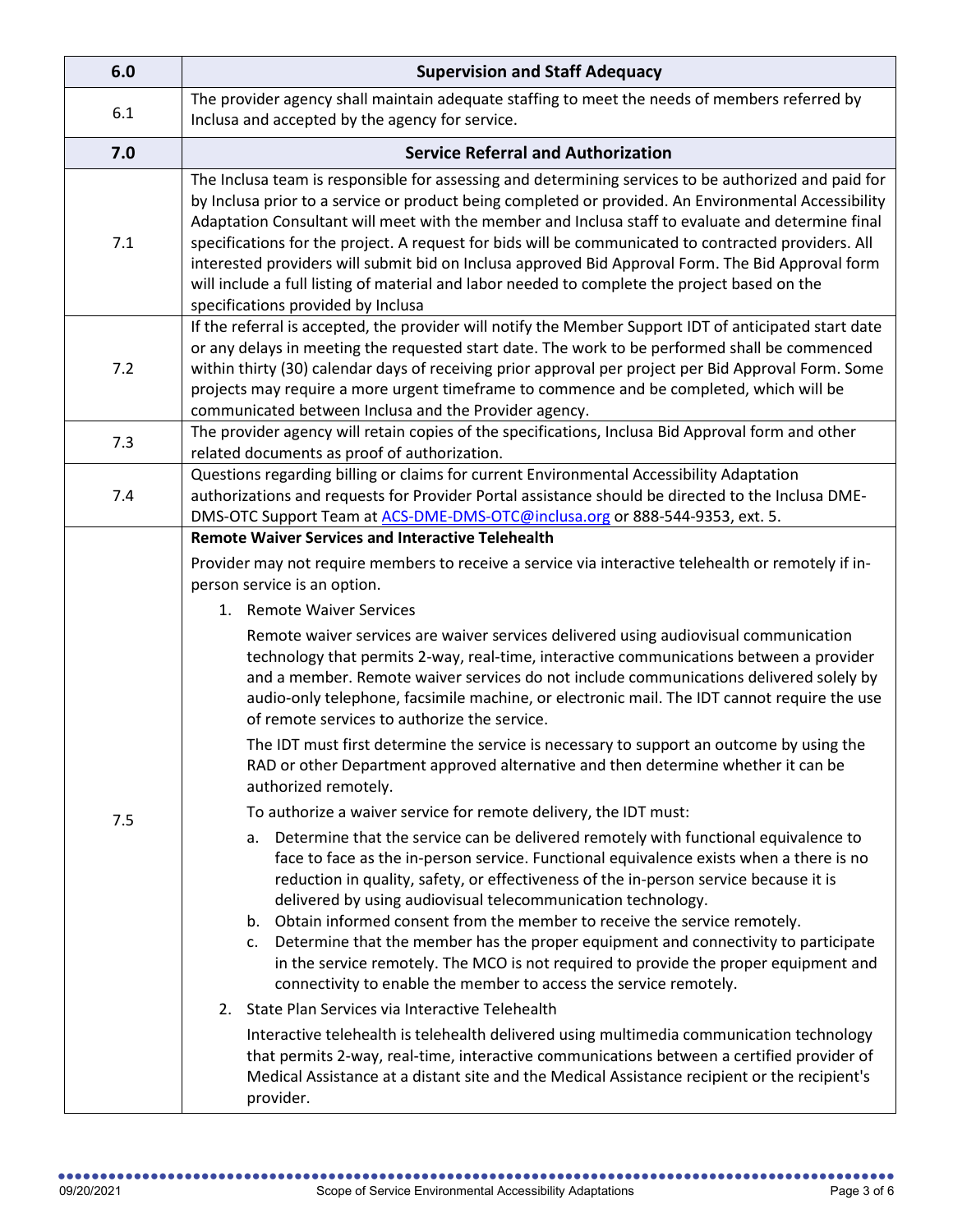| 8.0 | <b>Requirements and Warranty of Provider Agency</b>                                                                                                                                                                                                                                                                                                                                                                                                                                                                                                                                                                                                          |
|-----|--------------------------------------------------------------------------------------------------------------------------------------------------------------------------------------------------------------------------------------------------------------------------------------------------------------------------------------------------------------------------------------------------------------------------------------------------------------------------------------------------------------------------------------------------------------------------------------------------------------------------------------------------------------|
| 8.1 | The provider agency will furnish, at its own expense, all building and other permits, licenses, tools,<br>equipment, and temporary structures necessary for the completion of approved projects. The<br>Provider agency shall also give all required notices and shall comply with all applicable codes, laws,<br>ordinances, rules and regulations, and protective covenants, whenever applicable. They shall<br>further comply with the provisions of the Occupational Safety and Health Act of 1970. The Provider<br>agency will immediately display to Inclusa all permits, licenses, certificates and other instruments<br>required by law upon request |
| 8.2 | If the Provider agency observes that any Bid Specifications are at variance with any applicable<br>codes, laws, ordinances, rules or regulations, or protective covenants, it shall promptly notify<br>Inclusa in writing and any necessary changes shall be made as provided in the Change Order Form.<br>If any work is knowingly performed and is subject to such codes, laws, ordinances, rules or<br>regulations, or protective covenants, without giving such notices to Inclusa, then the Provider<br>agency shall bear all costs arising there from.                                                                                                 |
| 8.3 | The Provider agency will not file a mechanic's or material man's lien or maintain any claim against<br>the real estate or improvements for or on account of any work done, labor performed or materials<br>furnished and shall include in each subcontract a clause which will impose the requirement on<br>subcontractors. Inclusa also has the right to interpret the Provider agency's documents and to<br>determinate compliance therewith.                                                                                                                                                                                                              |
| 8.4 | Upon request by the Purchaser, the Contractor shall disclose the names of all persons with whom it<br>has contracted or will contract with respect to work to be done and materials and equipment to be<br>furnished hereunder.                                                                                                                                                                                                                                                                                                                                                                                                                              |
| 8.5 | The provider will furnish Inclusa with a written assurance of completion of work.                                                                                                                                                                                                                                                                                                                                                                                                                                                                                                                                                                            |
| 8.6 | The provider agency will correct any defects due to faulty materials or workmanship which appear<br>within one year from the date of final completion of each project, and shall bear the cost of<br>correcting such defects.                                                                                                                                                                                                                                                                                                                                                                                                                                |
| 8.7 | <b>Right of Entry and Interpretation</b><br>Inclusa and all agents thereof shall, at all times during construction, have the right of entry and free<br>access to the projects and the right to inspect all work done and materials, equipment and fixtures<br>furnished, installed, or stored in and about the projects by the provider. Inclusa shall also have the<br>right to interpret the provider documents and to determine compliance therewith.                                                                                                                                                                                                    |
| 9.0 | <b>Communication, Documentation and Reporting Requirements</b>                                                                                                                                                                                                                                                                                                                                                                                                                                                                                                                                                                                               |
| 9.1 | Provider will notify Inclusa as follows:<br>Start date as confirmation that work has begun<br>At midpoint if it is more than a day job, with how it is progressing and anticipated<br>completion<br>Any time it is identified that there is a need to change the project in any way<br>At completion date                                                                                                                                                                                                                                                                                                                                                    |
| 9.2 | Inclusa communicates with providers regularly in the following formats:<br>Vendor forums<br>Mass notifications via email, fax, or mail<br>Notices for expiring credentialing<br>Notices are sent to providers via email when the provider has email available to ensure timeliness<br>of communication.<br>Provider agencies are required to ensure that Inclusa Community Resources/Provider Relations<br>(CR/PR) staff, Inclusa teams, guardians and other identified members of the interdisciplinary team<br>for a member have accurate and current provider contact information to include address, phone<br>numbers, fax numbers, and email addresses. |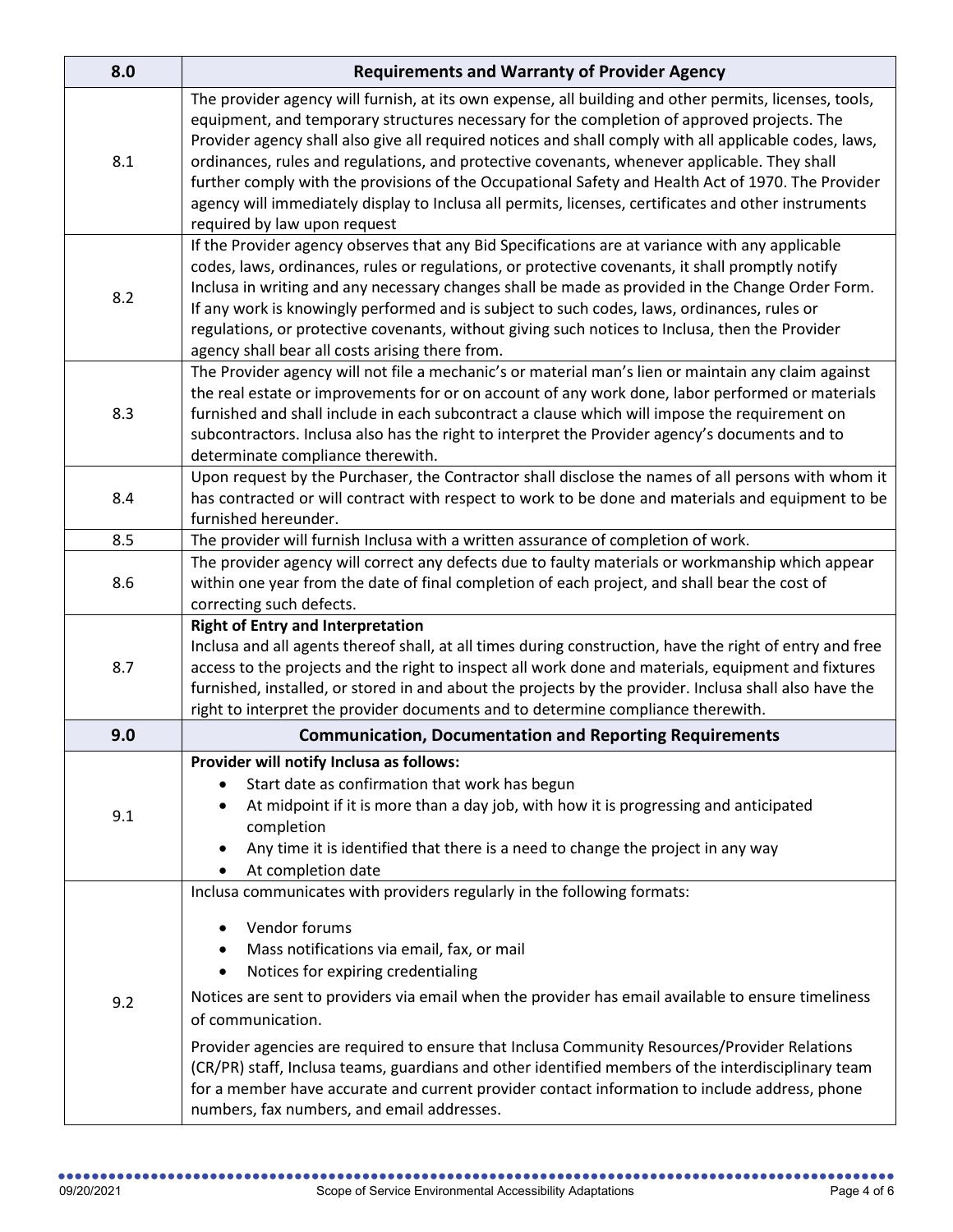|      | Providers can update their information by contacting Provider Relations at 877-622-6700 (select                                                                                                                                                                                                                                                                                                                                                                   |
|------|-------------------------------------------------------------------------------------------------------------------------------------------------------------------------------------------------------------------------------------------------------------------------------------------------------------------------------------------------------------------------------------------------------------------------------------------------------------------|
|      | Option 2, then Option 3) or ProviderRelations@inclusa.org.                                                                                                                                                                                                                                                                                                                                                                                                        |
| 9.3  | <b>Member Incidents</b><br>Providers will communicate and report all incidents involving an Inclusa member to the Inclusa<br>Interdisciplinary Team (IDT) - the Community Resource Coordinator (CRC) or the Health and<br>Wellness Coordinator (HWC) within 24 hours via phone, fax, or email.                                                                                                                                                                    |
|      | If the reporter is unable to reach the CRC or HWC, they may leave a message reporting details of an<br>incident that has been resolved and did not result in serious harm or injury to the member.                                                                                                                                                                                                                                                                |
|      | If the incident is not yet resolved or resulted in serious harm or injury to the member, the provider<br>must attempt to contact the IDT via phone. If unsuccessful, call 1-877-622-6700 and ask to speak to<br>a Member Support Manager or Regional Operations Senior Manager to immediately make a report.<br>If a manager is unavailable, the provider will speak with the receptionist to be redirected or leave a<br>message.                                |
|      | All reported incidents will be entered into the Inclusa Incident Management System and reported to<br>DHS in accordance with MCO contract requirements. Providers may be asked to provide any<br>additional information or details necessary to complete the investigation of reported incidents. The<br>provider will inform Inclusa when notifying their regulatory authority of incidents. A copy of the<br>report may be submitted as a form of notification. |
|      | Incident reporting resources and training are available in the Providers section of the Inclusa<br>website at www.inclusa.org.                                                                                                                                                                                                                                                                                                                                    |
|      | The provider agency must maintain the following documentation, and make available for review by<br>Inclusa upon request.                                                                                                                                                                                                                                                                                                                                          |
| 9.4  | Provider meets the required standards for applicable staff qualification, training and<br>programming<br>Verification of criminal, caregiver and licensing background checks as required.<br>Policy and/or procedure for responding to complaints, inappropriate practices or matters                                                                                                                                                                             |
| 10.0 | qualifying as member-related incidents.<br><b>Quality Assurance</b>                                                                                                                                                                                                                                                                                                                                                                                               |
|      | <b>Purpose</b>                                                                                                                                                                                                                                                                                                                                                                                                                                                    |
| 10.1 | Inclusa quality assurance activities are a systematic, departmental approach to ensuring and<br>recognizing a specified standard or level of care expected of subcontracted providers. These<br>methodologies are established to review and inspect subcontracted provider performance and<br>compliance.                                                                                                                                                         |
|      | Inclusa will measure a spectrum of outcomes against set standards to elicit the best picture of<br>provider quality.                                                                                                                                                                                                                                                                                                                                              |
|      | Inclusa provider quality assurance practices:                                                                                                                                                                                                                                                                                                                                                                                                                     |
|      | 1) Establish the definition of quality services;<br>2) Assess and document performance against these standards; and<br>3) Detail corrective measures to be taken if problems are detected.                                                                                                                                                                                                                                                                        |
|      | It is the responsibility of providers and provider agencies to maintain the regulatory and contractual<br>standards as outlined in this section. Inclusa will monitor compliance with these standards to<br>ensure the services purchased are of the highest quality.                                                                                                                                                                                             |
|      | Resulting action may include recognition of performance at or above acceptable standards, working<br>with the provider to repair and correct performance if it is below an acceptable standard, or action<br>up to termination of services and/or contract should there be failure to achieve acceptable<br>standards and compliance with contract expectations.                                                                                                  |